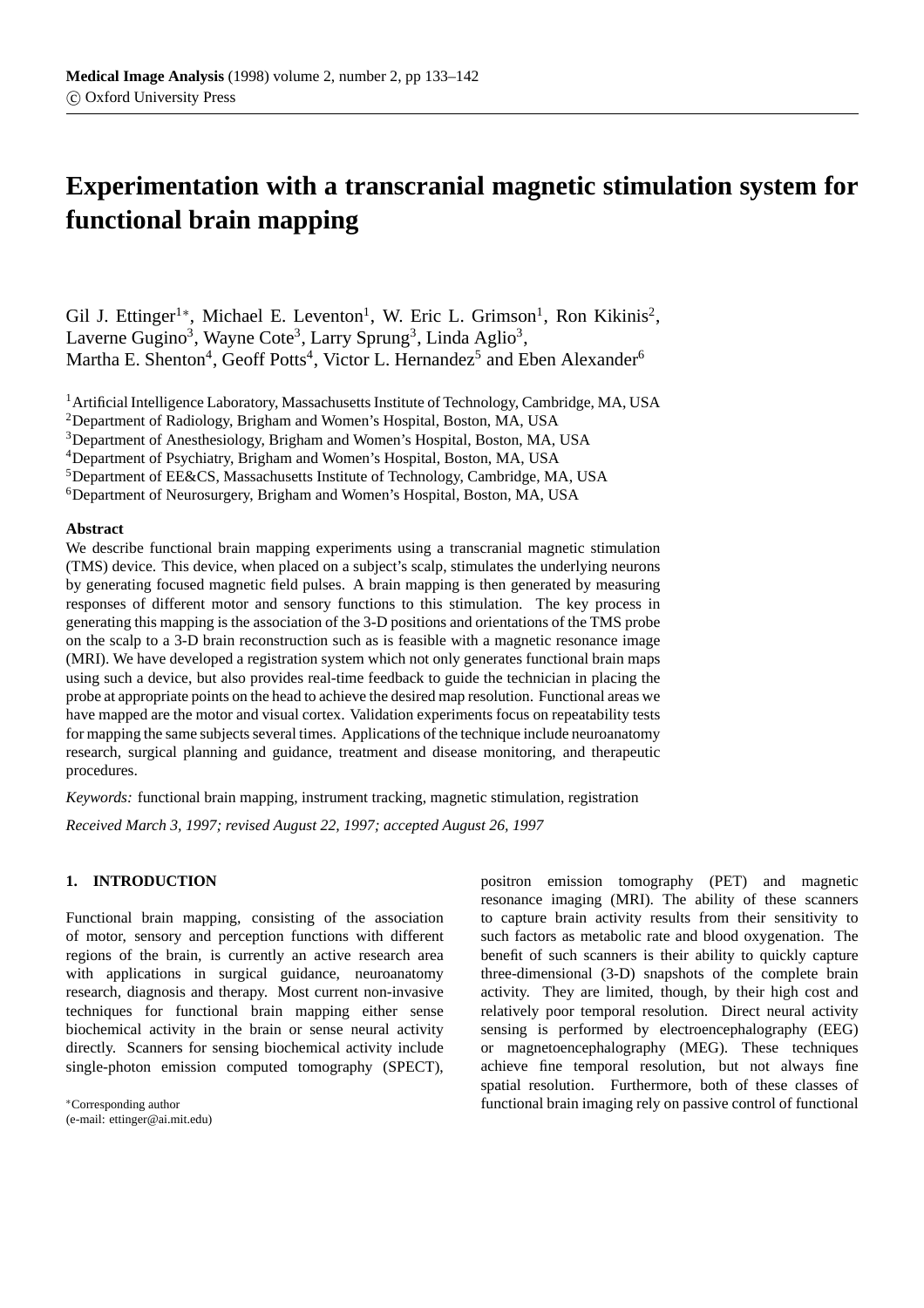

**Figure 1.** Stimulation coil used for TMS mapping.

activation; that is, they image the brain while the subject undergoes an activity aimed at activating the functional area of interest.

Another promising approach to functional brain imaging is the use of a transcranial magnetic stimulation (TMS) device (Cadwell Laboratories Inc., WA, USA and Magstim Company Ltd, England) for actively stimulating different parts of the brain. Such devices, first introduced for stimulating the human motor cortex by Barker *et al*. (1987), consist of a circular or figure-of-eight shaped coil, termed the TMS probe, which can deliver single magnetic field pulse stimuli or pulse trains. An example of a coil is shown in Figure 1. There is no direct electrical contact with the subject—the device works by inducing small electrical currents (estimated at  $< 0.25$  A) in tissue using brief time-varying magnetic pulses that are focused in front of the coil. The peak magnetic fields are similar to those used with MRI scanners. The resulting energy dissipation in tissue is minimal  $(< 2 \text{ J s}^{-1})$ (Barker *et al*., 1987). The magnetic field generated by the coil passes through the scalp and skull with little attenuation and causes excitation of cortical neurons. This is one of the main advantages of magnetic stimulation over direct electrical stimulation—electrical impulses are highly attenuated by the skull and therefore can only be used when the brain is directly exposed to accurately localized activities. Magnetic stimulation is also able to penetrate to considerable depths without causing large electrical fields at the surface. As a result, no pain is associated with the stimulations.

We have explored stimulation of both the motor cortex and visual cortex. Excitations in the motor cortex result in

peripheral responses of the affected muscles. Excitations of the visual cortex briefly inhibit interpretation of the affected visual field. The advantages of such a device are:

- Low cost and ease of use—the device is highly portable with few constraints on applicability.
- Active functional activation—rather than trying to spot brain activity when the subject performs different actions, the TMS attempts to directly stimulate certain brain regions and monitor the resulting impact. By using latency measures to track response times, most voluntary responses are eliminated. In principle, this leads to a functional mapping that is highly localized both spatially within the brain and temporally for ease of acquisition.

While research is on-going on the biological implications of such a device, the physics of the generated magnetic field, and the development of psychophysical experiments which gauge brain function, we are exploring the technical problems of converting the locations of TMS probe stimulations and associated muscular–sensory responses to a 3-D functional brain map. The registration of the functional maps to the brain surface is vital for surgical planning, diagnosis and neuroanatomy research applications.

The key steps of our registration problem are:

- (i) Register the subject's MRI scan, the subject's position during stimulation and the TMS probe positions/orientations to the same coordinate frame. For maximum accuracy we would like to avoid a fiducial-based system.
- (ii) Track the subject's head motion in order to maintain the registration. Head clamps are to be avoided both for the subject's comfort and to allow free access to the whole head region.
- (iii) Combine the TMS responses, TMS-to-MRI transform, and head motion to generate a functional brain mapping on any 3-D surface rendered from the MRI scan. Realtime visualization of the current probe pose in the MRI coordinate frame along with an encoding of previously probed locations is to be used to guide the acquisition of subsequent stimulation points. Such guidance avoids redundant probings, reduces acquisition time and supports accurate delineation of 'hot spot' boundaries.

In Ettinger *et al*. (1996) we reported preliminary results of applying a TMS system to mapping the motor cortex. We have since extended the capabilities of the system to simplify the mapping process by providing real-time status feedback, thus allowing us to map a larger number of subjects. We have also extended the application to include the visual cortex and have begun validation experiments for evaluating the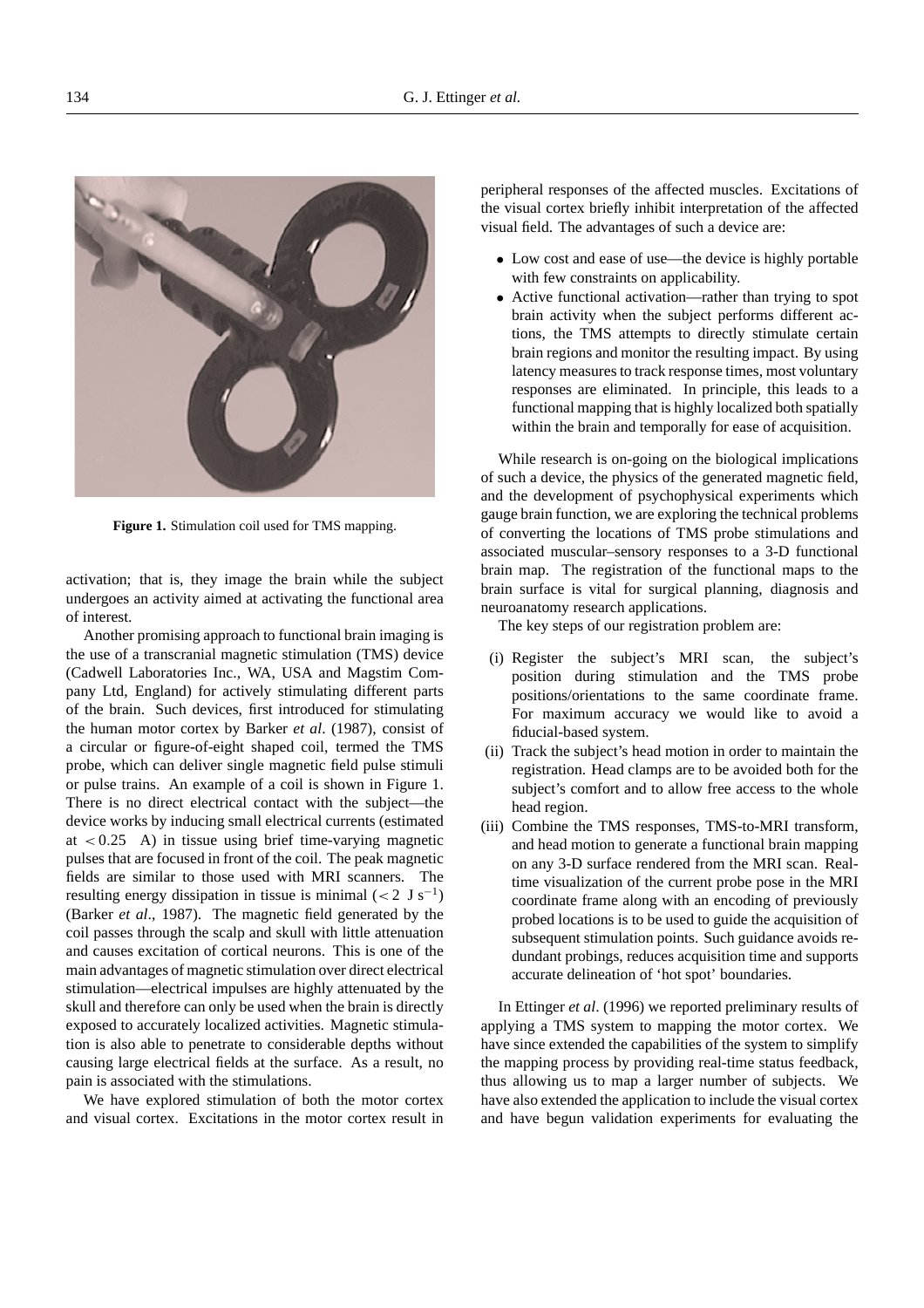

**Figure 2.** Architecture of the functional brain mapping system.

mapping performance on the motor cortex. We first give a description of our TMS registration/tracking system in Section 2, followed by sample results from the application of our system to mapping the motor and visual cortex in Section 3. Validation test results are described in Section 4.

# **2. FUNCTIONAL MAPPING SYSTEM**

The system we have developed to generate the TMS brain maps is shown in Figure 2. We work with three different coordinate systems:

- (i) **MRI.** The MRI data is captured in the scanner coordinate frame. The data itself is segmented into skin surface for registration and internal structures for brain mapping visualization, all within this coordinate frame.
- (ii) **Laser.** The laser scanner provides 3-D data of the subject's scalp surface as positioned for transcranial magnetic stimulation. We use a laser striping triangulation system consisting of a laser unit (laser source and cylindrical lens mounted on a stepper motor) and a camera. The scanner sweeps a plane of laser light across the subject's head and calculates 3-D positions for the laser points that are visible in the camera. Sample laser points scanned on the head of a surgery patient are shown in Figure 3. A prior calibration with a calibration gauge is

performed to calculate the camera parameters and laser plane parameters. The scanning time is about 5 s and the accuracy is about 1 mm at the 1 m stand-off from the scanner which we normally use. Here the coordinate frame of the acquired points is centered at a fixed point within the working volume of the laser system.

(iii) **Flashpoint.** This is a self-contained 3-D tracking system (IGT Inc., CO, USA) consisting of three linear cameras which localize flashing IR LEDs. The system is based on a straightforward triangulation process, in which a point is observed in three orthogonal linear cameras, the positions and orientations of which are known with respect to one another. This active triangulation system is highly reliable, with an accuracy of about 1 mm at the 1 m stand-off from the three linear cameras which we normally use. The system can track a number of LEDs simultaneously. We mount two LEDs on a rod perpendicular to the TMS coil and centered on the middle of the figure-of-eight. This set-up allows specification of the coil's 3-D position and orientation, with twist being the only degree of freedom not currently measured. The magnetic field is focused below the middle of the figureof-eight. We also tape five LEDs on the subject's scalp for tracking head motion. Redundant LEDs are used for tracking the head position in case motion is great enough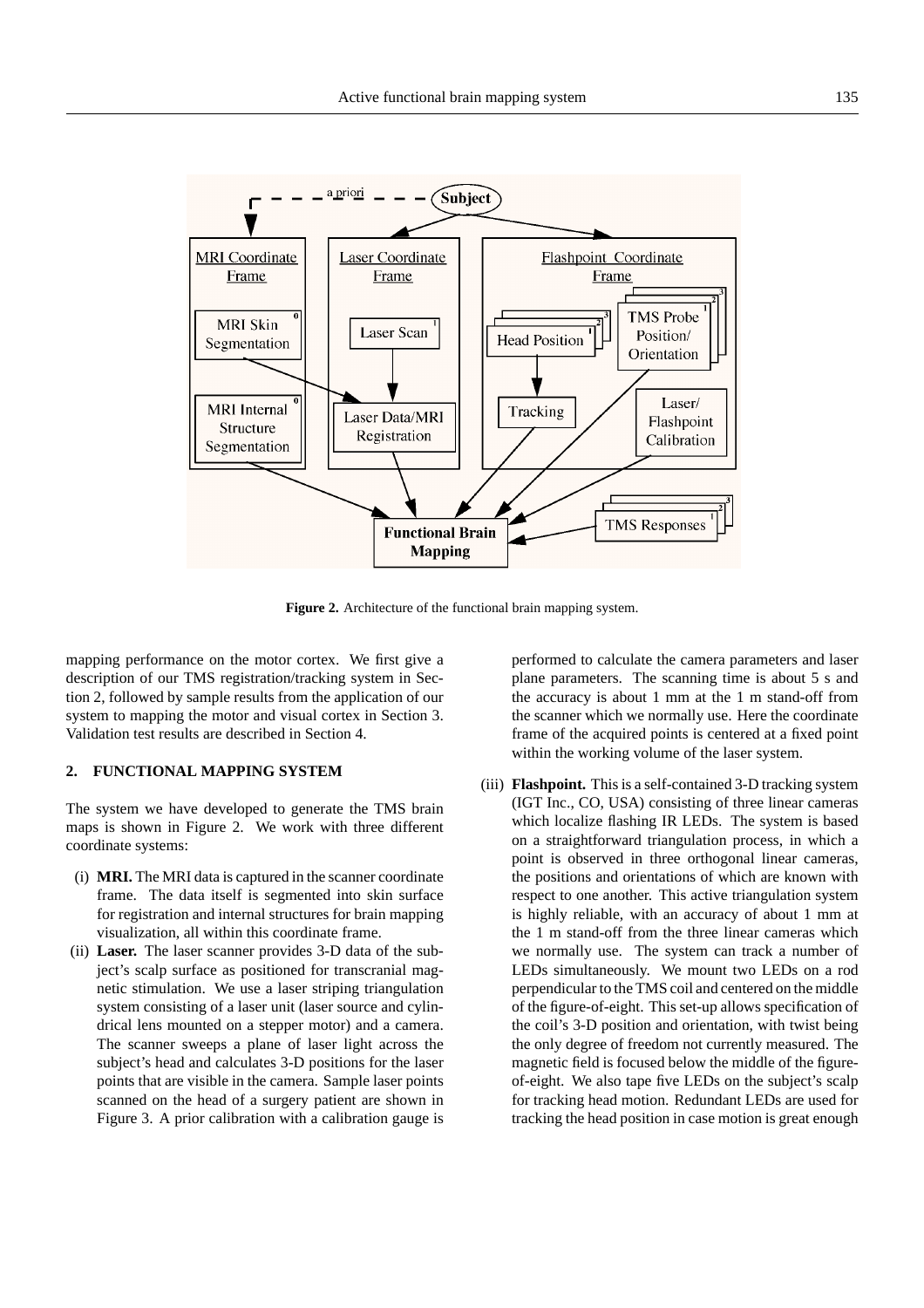

**Figure 3.** Laser scan of a subject's head. Collected laser points are shown as white curves.

to block up to two of the LEDs. The position and orientation information returned by the system are represented in a coordinate frame centered at a fixed point within the working volume of the Flashpoint cameras.

The goal of the system is to integrate all of these coordinate systems into a single reference frame; that is, we need to relate sampled TMS probe points to the corresponding points in the MRI scan, which we do by using the laser coordinate system as an intermediary. The laser scanner (laser and its associated camera) and Flashpoint system (three linear cameras) are mounted on the same bar which is attached to a movable arm for ease of placement (see Figure 4). Since we fixate the laser and Flashpoint systems relative to each other, we perform an off-line calibration to obtain the Flashpointto-laser transform. This transform is then constant for all subsequent TMS data collections. The transform from laser data to MRI coordinates, though, must be computed for each TMS data collection since it depends on the subject's pose during the mapping session.

#### **2.1. Mapping procedure**

A sample data collection procedure, from the perspective of the subject, is:

(i) Acquire an MR image of the subject prior to the TMS session. Segment the scan, using automated techniques by Kapur *et al*. (1995) and Wells (1995) and semiautomated techniques used at Brigham & Women's Hospital, into desired anatomical structures, such as skin, gray matter, white matter, and, if necessary, tumor. Other segmentation techniques may be used as well.



Laser on stepper motor

Flashpoint orthogonal linear cameras (inside bar)

**Figure 4.** Laser and Flashpoint scanning system.

- (ii) Set up TMS data collection:
	- For motor cortex mapping, place muscle activity sensors on muscles of interest. Muscle activations with latencies of ∼15–30 ms indicate successful stimulation.
	- For visual cortex mapping, place the subject in front of a computer screen which will flash sequences of letters in the right and left half of the visual field that the subject will attempt to read. Magnetic stimulation is synchronized to be  $\sim$  0.1 s after flashing the letters. False readings indicate successful visual activity suppression.
- (iii) Place Flashpoint LEDs on rigid points of the subject's scalp. Currently these are loose LEDs taped in widely separated locations on the skin so that they will not interfere with the TMS probing. For visual cortex mapping we place the LEDs on a tight-fitting swimming cap so that they are visible during stimulation on the back of the head.
- (iv) Laser scan the subject—the laser plane is swept across the subject's head collecting 3-D positional data of visible skin surfaces. At the same time the positions of the five LEDs taped to the subject's head are acquired by the Flashpoint system.
- (v) Collect TMS data—the TMS probe is placed at various points on the subject's scalp, as in Figure 5. At each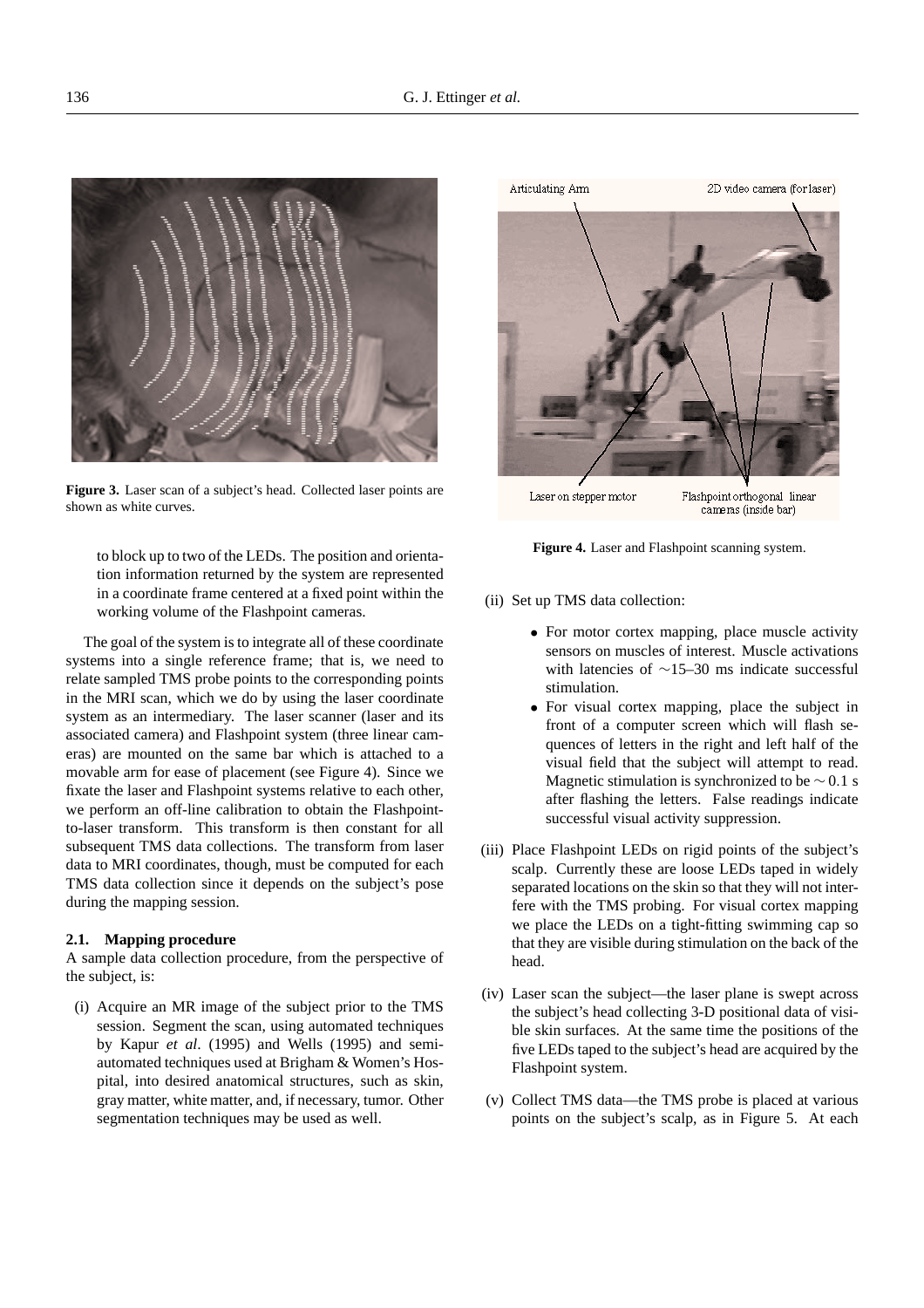

**Figure 5.** Subject set-up for TMS stimulation. LEDs mounted on the rod, orthogonal to the coil, track the position and orientation of the coil. LEDs taped to the face are used for tracking head motion.

point, the TMS generates a brief magnetic pulse and the responses from the muscle sensors or subject's view of the computer screen are recorded. The position and orientation of the TMS probe are recorded by the Flashpoint system at the same time. 3-D renderings of the subject's MRI skin superimposed with TMS points are generated during the data collection to chart progress and guide continued stimulations.

#### **2.2. Laser data/MRI registration**

The key to achieving high accuracy in this application is the registration of the MRI data with the actual subject. We accomplish this task by aligning skin surface from the MRI data to skin surface from the subject acquired with a laser scanner. Accuracy requirements are relatively high as many of the active brain centers being studied are in the order of a few  $mm<sup>3</sup>$  in volume. Thus the overall accuracy, including any tracking errors, should be within ∼1–2 mm, which is generally not much larger than the voxel resolution of the MRI scan.

The basis of the registration algorithm we use has been described previously in Ettinger *et al*. (1994, 1996), Grimson *et al.* (1995, 1996) and Ettinger (1997). The first step is an initial alignment for which we use a coarse manual positioning of the laser data relative to the MRI data. The accuracy requirements for the initial alignment are a function of the data coverage of the laser data. We have shown in Ettinger (1997) that for laser data coverage of about 25% of the whole head, the subsequent registration steps converge from about

10◦ initial rotation error. This pose region of convergence increases to about 45◦ for whole-head coverage in MR-to-MR registration applications. Alternatively, a point-alignment method (Grimson *et al.*, 1996) may be used to automatically generate initial alignment candidates, but at a cost of increased processing.

We refine our initial alignment candidate(s) by minimizing an evaluation function that measures the amount of mismatch between the two data sets. In particular, we sum, for all transformed laser points, a term that is a sum of the distances from the transformed laser point to all nearby MRI points, where the distance is weighted by a Gaussian distribution. If vector  $\ell_i$  is a laser point, vector  $m_i$  is an MRI point and **T** is a coordinate frame transformation for which we are solving, then the evaluation function for a particular transformation is

$$
E_1(\mathbf{T}) = -\sum_i \sum_j e^{-|\mathbf{T}\ell_i - m_j|^2/2\sigma^2}.
$$

Because of its formulation, the objective function is quite smooth, and thus facilitates 'pulling in' solutions from moderately removed locations in transformation space. By starting with large  $\sigma$  we achieve a large region of convergence and by gradually decreasing the value of  $\sigma$  we lock in on the well-localized minimum. In order to minimize this evaluation function we use the Davidon–Fletcher–Powell (DFP) quasi-Newton method (Press *et al.* 1992).

As a final step we use a rectified least-squares distance measure to ensure that we have reached an optimal solution and to derive an easily interpreted error measure. We again use DFP to minimize the evaluation function:

$$
E_2(\mathbf{T}) = \left[\frac{1}{n}\sum_i \min\left[d_{\text{max}}^2, \min_j |\mathbf{T}\ell_i - m_j|^2\right]\right]^{1/2}
$$

where  $d_{\text{max}}$  is a preset maximum distance used to limit the impact of outliers. This second objective function is more accurate locally, since it is composed of saturated quadratic forms. We apply several random perturbations to solutions obtained with this function to search for possibly better nearby solutions. Final values of the  $E_2(T)$  error function are about 1.5–2.5 mm using MRI data with a resolution of 0.9375 mm  $\times$ 0.9375 mm  $\times$  1.5 mm. But these RMS errors are not direct measures of registration accuracy. They include contributions of the data sampling rate, data resolution, measurement noise and outlier rate. For example, running the registration on (i) a reference dataset generated by randomly sampling 2000 of the 7000 segmented skin points of a sample segmented MR image and (ii) a test dataset generated by randomly sampling 500 skin points from the same MR image, we achieve an average RMS error of 3.4 mm. But the average worse-case postregistration displacement for any point in the whole image volume is only 1.8 mm.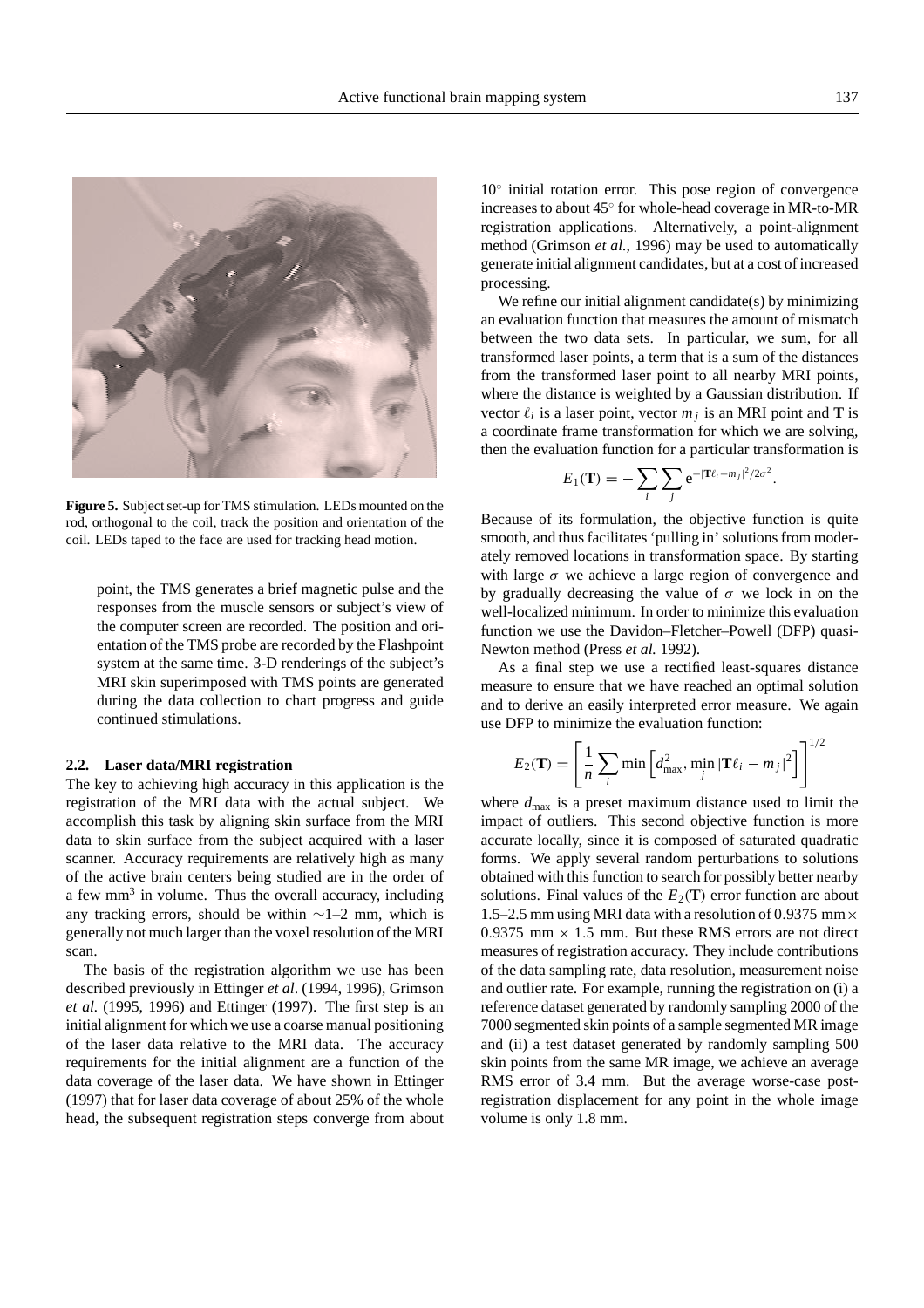Given that this RMS error function is not an accurate measure of deviation from the true pose, we use two visualization methods to verify the registration:

- An overlay of the registered rendered MRI skin surface on a calibrated camera's view of the subject. The alignment of both the bounding contour of the head and internal facial features are evaluated qualitatively in this manner.
- The residual error of the laser points to the MRI skin surface are color-coded and displayed in order to gauge the fit of the data sets. Such a visualization highlights any rotation or translation biases which are present in the solution pose.

#### **2.3. Probe and head tracking**

The 3-D position of the TMS probe is obtained directly by tracking the Flashpoint LEDs that are rigidly attached to it. In order to track the head motion we record the reference position of the LEDs taped to the patient's head at the time we perform the laser data–MRI registration. When the TMS probe is stimulated we record the new position of the headmounted LEDs and compute the transform necessary to return the head to its reference position. This transform is applied to the position/orientation of the TMS probe at the time of the corresponding stimulation in order to apply the laser data– MRI transformation. Since we may have up to five LEDs to track the head we use Horn's closed-form least-squares solution (Horn 1987) for the tracking transform.

# **2.4. Functional map generation**

We combine the registration and tracking data to obtain the functional brain mapping using these transforms:

- **F**L, transformation from Flashpoint coordinates to laser coordinates; calibrated *a priori*.
- L<sub>M</sub>, transformation from laser coordinates (head at time 1) to MRI coordinates; computed from the dynamic registration procedure.
- $\mathbf{H}_r^t$ , transformation of head from time *t* to reference position at time 1.

We have also collected the following TMS data:

- $C_p^t$ ,  $C_o^t$ , position and orientation of the TMS coil at time  $t, t \in [1, T]$ , in Flashpoint coordinates.
- For motor cortex mapping we receive  $r_j^t$ , the measured first response of muscle *j* to stimulation *t* and  $w_j^t$  the latency from stimulation to the response.
- For visual cortex suppression we record the letters the subject saw flashing on the computer screen. The set of letters are separated into left and right fields of view for separating the processing of the two sides by the brain.

In order to compute the brain mapping we need to map the TMS responses to the brain surface using the measured coil positions/orientations and associated transformations. To perform this mapping, for each stimulation *t*, we process those MRI surface points, *S*[*i*], that are sufficiently close to  $\mathbf{L}_M \mathbf{F}_L \mathbf{H}_r^t C_p^t$  to have been possibly stimulated by the pulse. For each  $S[i]$  we compute the distance,  $d^{t}[i]$ , to the line defined by the point  $\mathbf{L}_M \mathbf{F}_L \mathbf{H}_r^t C_p^t$  and the orientation  $\mathbf{L}_M \mathbf{F}_L \mathbf{H}_r^t C_o^t$ . For motor cortex mapping we are currently using a Gaussian weighting function proportional to that distance to 'spread' the response  $r_j^t$  to the points  $S[i]$ . The purpose of this (simple) weighting function is to interpolate across the stimulations to obtain a smooth and visible map on the surface of the cortex or white matter. If we let  $map_j^t[i]$  represent the mapping of response *j* to stimulation *t* on the selected surface, then  $map_j^t[i] = G(d^t[i], \sigma) r_j^t$ , with *G* being the Gaussian weighting function. We then let  $map_i[i]$ , the composite mapping from all stimulations, be the maximum  $map_j^t[i]$  over all *t*, which are then normalized over *i*. The exact 3-D location of the excited neurons is not a solved problem. This location is a function of the complex interaction of primary and secondary nerve centers, neuron physiology and magnetic field strength and orientation. On-going research in these areas, such as Rosler *et al.* (1989), Meyer *et al*. (1991), Amassian *et al*. (1992, 1994), Maccabee *et al*. (1993) and Rudiak and Marg (1994), may benefit from the registration techniques we describe.

For visual cortex mapping we treat the responses as binary and thus directly map the points that caused positive suppression in the left and/or right fields of view to the MRI surface points, *S*[*i*].

#### **3. MAPPING RESULTS**

We have performed the TMS brain mapping on 10 motor mapping subjects and five visual mapping subjects. Three of the subjects were neurosurgery patients. Figure 6 shows two methods for visualizing the motor strip mapping for one of the subjects. One method displays the minimum latency response (above threshold) for all the muscles evaluated, while the other displays the response strength for individual muscles. The responses are localized in their anatomically expected locations. In Figure 6b we see all the stimulations that were collected during the session. Since the stimulation points are visualized in real time, such a display provides feedback for guiding subsequent probes, avoiding redundant probes in no response areas and accurately delineating response boundaries.

Figure 7 shows the results of visual cortex mapping. We see that the visual suppression effects are well localized and separated across the right and left fields of view.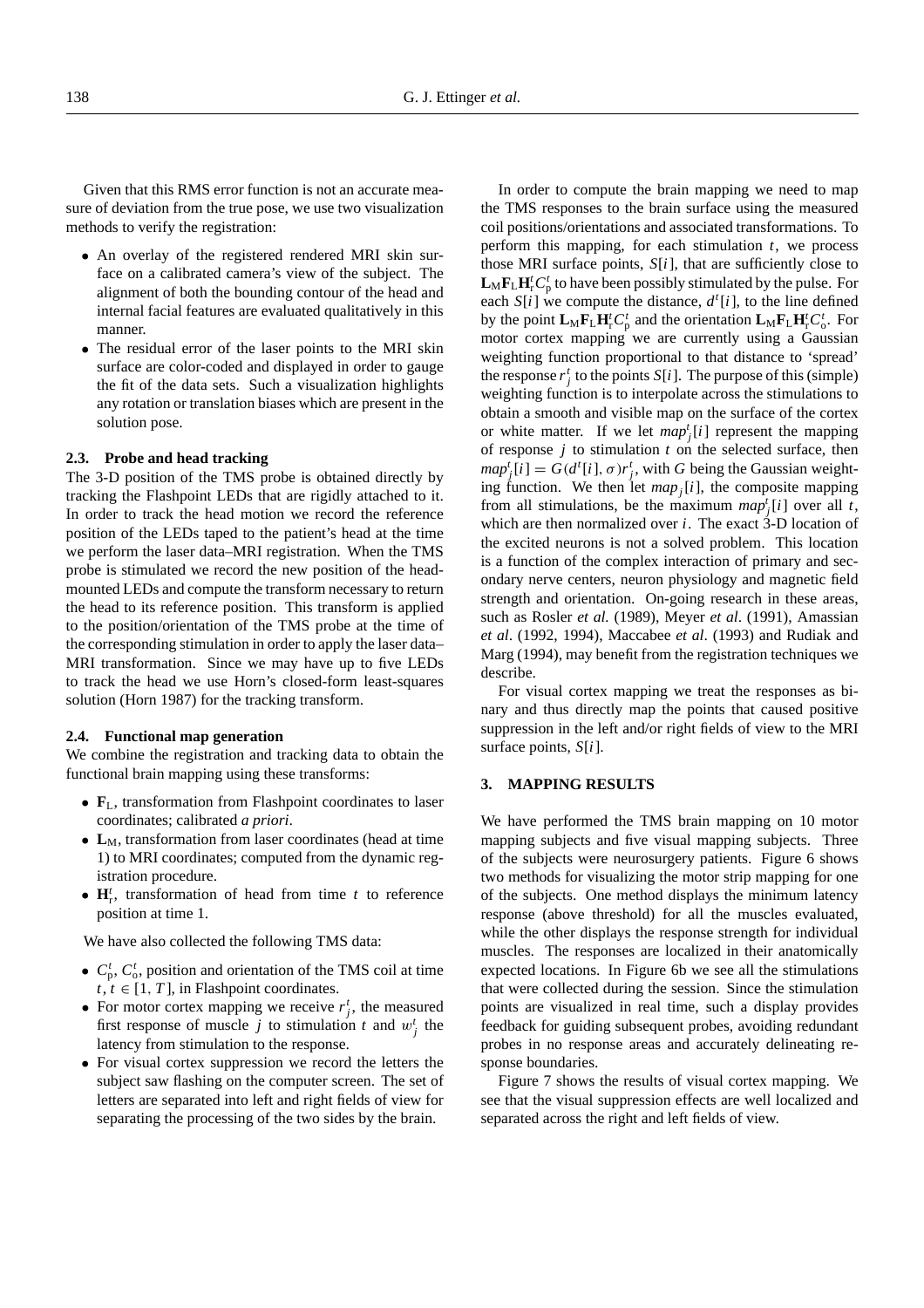

**Figure 6.** (**a**) Motor cortex mapping showing minimum latency response for: index finger (red), forearm (yellow), biceps (green), jaw (blue/purple). (**b**) Oriented stimulation probes color-coded by the response of the index finger muscle. Response strength varies from none to strongest in the order: black, green, yellow, red.



Figure 7. Visual cortex mapping showing stimulation points color-coded by visual suppression response: red = right visual field; blue = left visual field;  $green = neither$ .



**Figure 8.** Comparison of the biceps amplitude response mapping of the same subject at two time points.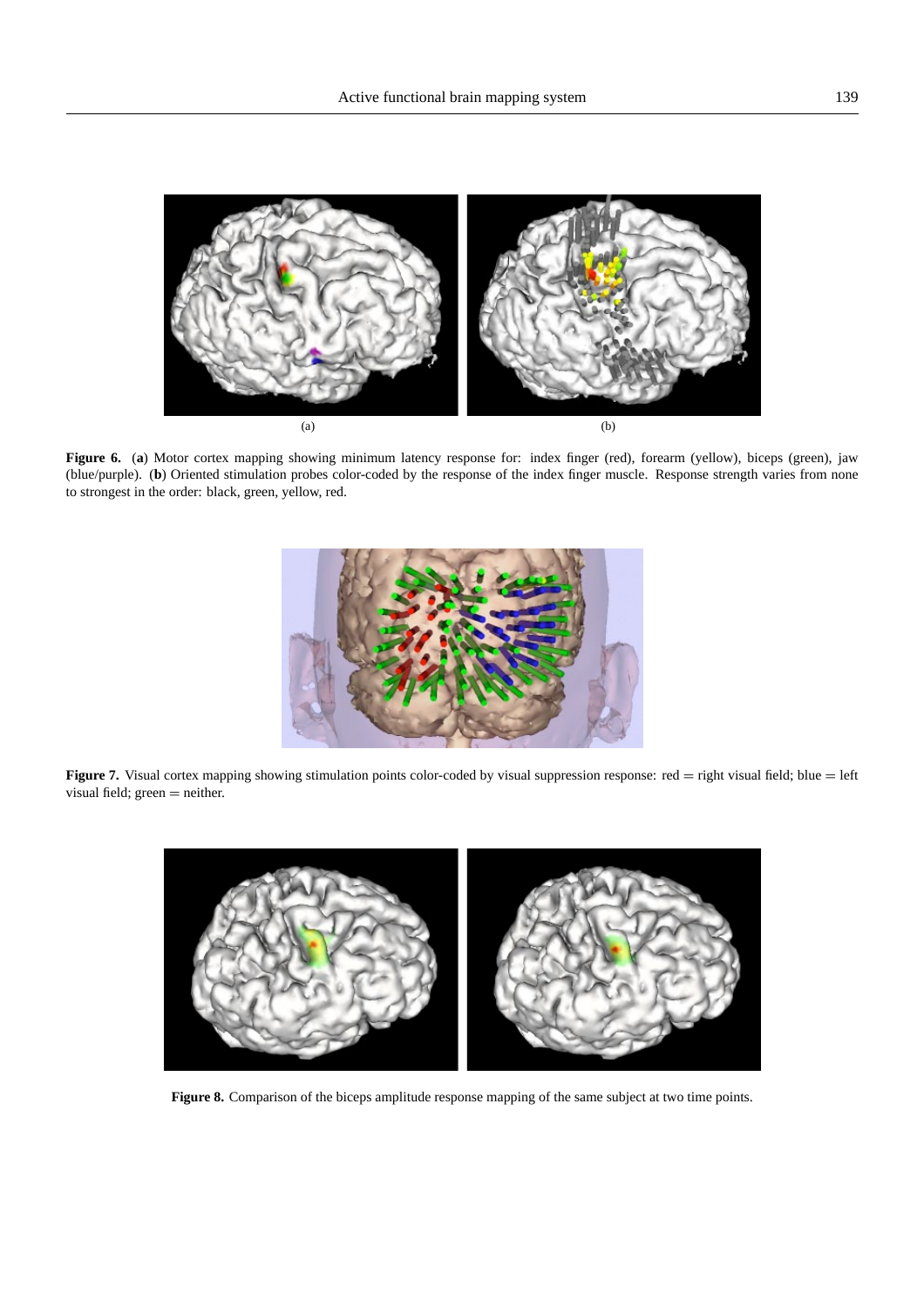## **4. VALIDATION TESTING**

Although our functional mappings were received positively by radiology and neurology specialists, it is difficult to validate the results as we have no base functional map for the tested subjects. We are thus pursuing two avenues for validating our results.

- **Map repeatability.** At a minimum we would like to duplicate functional mapping results on the same subject at different points in time. Such results are not definitive indicators of mapping accuracy, but do gauge the reliability of our registration and tracking techniques in the context of functional mapping. We have run such repeatability trials on two subjects in which we mapped the same side of the motor cortex at two different time points. Figure 8 shows the biceps muscle maps generated for one of the subjects at two different times. Initial measurements on distances between minimum latency stimulations of the same muscle resulted in repeatability errors of about 1 cm or less. We are pursuing more accurate methods of evaluating repeatability such as weighting multiple small-latency stimulations by their response amplitudes and using the same stimulation grid pattern which is saved for each subject with his MRI scan.
- **Surgical validation.** An exact validation can be obtained in the operating room in the case of craniotomy surgeries. Surgeons currently use electrical stimulators to directly stimulate the brain surface when they are operating near the motor or sensory cortex. By tracking the position of such stimulators relative to an MR scan on which we have overlaid the functional mapping we can verify the maps. Such tracking in the operating room can be performed using techniques described by Grimson *et al*. (1996) and is planned in the near future.

# **5. RELATED WORK**

Pelizzari *et al*. (1989) have developed a method that matches retrospective data sets (MRI, CT, PET) to one another using a surface-alignment algorithm similar to ours. This work also uses a least-squares minimization of distances between data sets, although with a different distance function and with more operator guidance required. One goal of their work was to register MRI/CT data with PET data to obtain functional mappings. Wasserman *et al*. (1996) used Pelizzari's registration technique for generating functional brain maps from TMS with a reported accuracy of 6 mm. They use a Polhemus magnetic digitizer to collect surface points along the scalp for registration to the MRI skin surface.

Epstein *et al*. (1990), Levy *et al*. (1991) and Meyer *et al.* (1991) have also shown overlaid TMS functional maps on MRI brain surfaces, but the registration was performed using fiducials or stereotactic frames. In other related work, medical researchers (Barker *et al*., 1987; Amassian *et al*., 1989; Maccabee *et al*., 1991; Wassermann *et al*., 1992; Pascual-Leone *et al*., 1994) have generated functional maps by essentially drawing grids on the scalp, but did not appear to transfer the maps directly to the cortical surface.

Another 3-D surface registration technique is due to Szeliski and Lavallee (1994). They also perform a leastsquares minimization of a distance function to match data sets. Here, the distance is weighted by an estimate of the inverse variance of the measurement noise, and the Levenberg– Marquardt method is used to find the minimum. Once an initial solution is found, points with large errors are removed and the minimization is repeated to refine the pose. They also applied their registration approach to multi-modality registration, in part to obtain functional maps. Other related registration techniques include those of Besl and McKay (1992), Jiang *et al*. (1992), Feldmar and Ayache (1994), Zhang (1994) and Simon (1996).

## **6. SUMMARY**

We have reported on an initial system combining 3-D registration and 3-D tracking techniques to generate functional brain maps from transcranial magnetic stimulation responses. Promising results have been obtained for mapping the motor cortex and visual cortex. Initial validation testing has shown reliable registration and tracking performance. Further testing is ongoing.

The benefits of our approach are:

- No frames, fiducials or head clamps are necessary to maintain accurate registration.
- The position and orientation of the TMS probe is directly tracked instead of relying on probe placement at marked points on the scalp.
- Real-time feedback is provided during the mapping session to identify stimulation points on the cortex.

Such a functional mapping system has applications in:

- Surgical planning—identifying the proximity of tumors to vital functional brain regions.
- Surgical guidance—tracking surgical activity relative to vital functional brain regions.
- Neuroanatomy research—building functional anatomical atlases and correlating functional maps with disease processes.
- Diagnosis—evaluating damage to functional activity of the brain.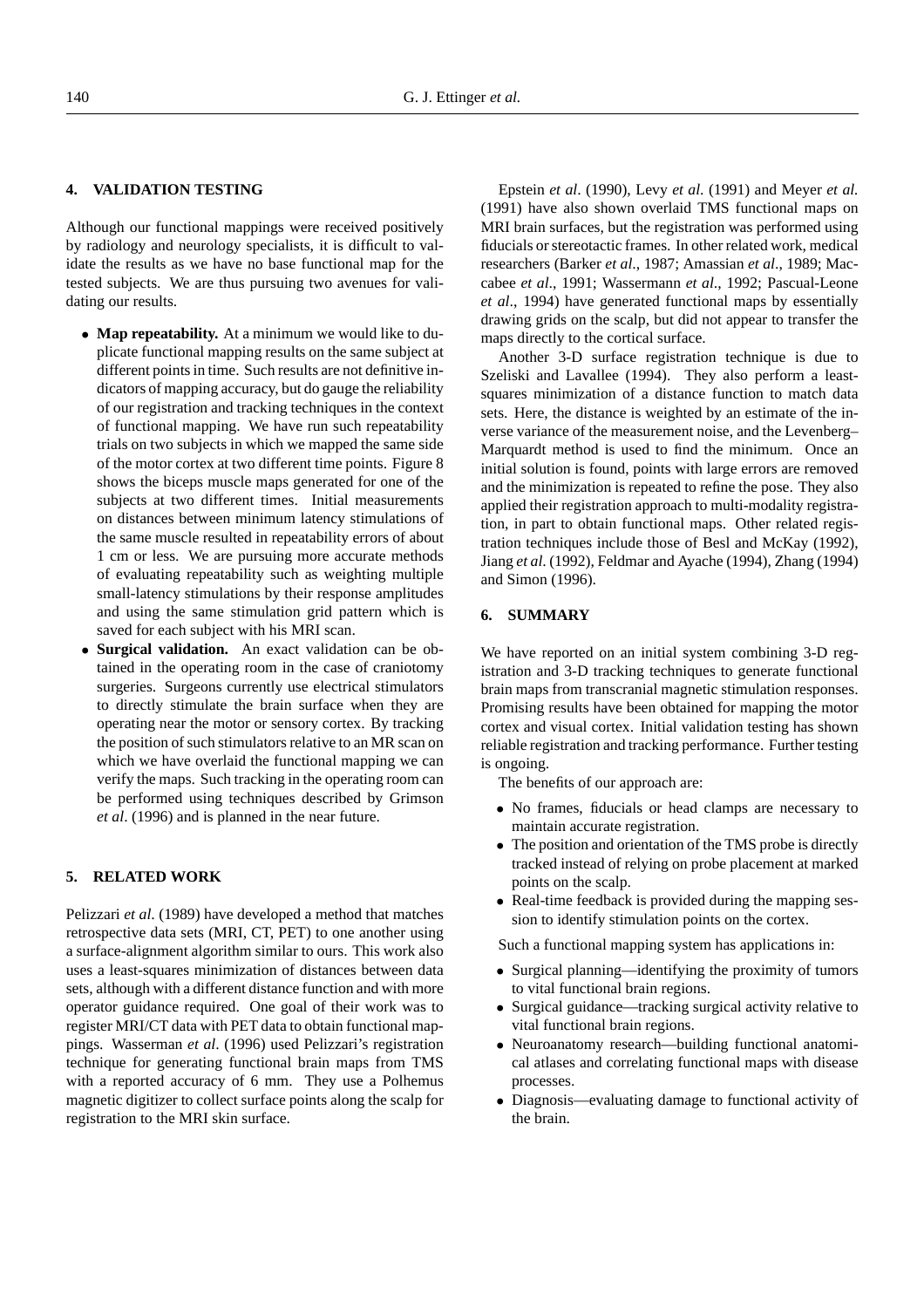• Therapy—using TMS as a therapeutic tool (Belmaker and Fleischmann, 1995) in treating such conditions as depression and akinesa.

### **7. DESCRIPTION OF THE VIDEO**

The video demonstrates a sample TMS session for motor cortex mapping. The system uses a custom-built cart with a configurable laser striping system and Flashpoint tracking system, along with a magnetic stimulation system. Setting up the system consists of: attaching LEDs to the patient's head for tracking by the Flashpoint system; placing electrodes on the muscles to be mapped, and; attaching the TMS coil to a trackable probe.

Once the subject's MRI is registered to the subject's pose, as described in the paper, muscle stimulation proceeds by generating a magnetic field pulse through the coil. Muscle response magnitudes and latencies are measured by the sensing electrodes.

The functional mapping is generated in real-time by tracking in the MRI coordinate frame the position and orientation of the TMS probe as it is placed on the subject's scalp. Two map visualizations are generated: an amplitude response muscle map, showing relative response strength across the brain for specific muscles, and a minimum latency muscle map, showing best temporal responses above threshold for all tested muscles.

#### **ACKNOWLEDGMENTS**

This paper describes research supported in part by DARPA under ONR contract N00014-94-01-0994 and in part by a Scottish Rite Schizophrenia Grant.

#### **REFERENCES**

- Amassian, V. E., Cracco, R. Q., Maccabee, P. J., Cracco, J. B., Rudell, A. and Eberle, L. (1989) Suppression of visual perception by magnetic coil stimulation of human occipital cortex. *Electroencephalogr. Clin. Neurophysiol*, 74, 458–462.
- Amassian, V. E., Eberle, L., Maccabee, P. J. and Cracco, R. Q. (1992) Modelling magnetic coil excitation of human cerebral cortex with a peripheral nerve immersed in a brain-shaped volume conductor: the significance of fiber bending in excitation. *Electroencephalogr. Clin. Neurophysiol*, 85, 291–301.
- Amassian, V. E., Maccabee, P. J., Cracco, R. Q., Cracco, J. B., Somasundaram, M., Rothwell, J. C., Eberle, L., Henry, K. and Rudell, A. (1994) The polarity of the induced electric field influences magnetic coil inhibition of human visual cortex: implications for the site of excitation. *Electroencephalogr. Clin. Neurophysiol*, 93, 21–26.
- Barker, A. T., Freeston, L. L., Jalinous, R. and Jarratt, J. A. (1987) Magnetic stimulation of the human brain and peripheral nervous system: an introduction and the results of an initial clinical evaluation. *Neurosurgery*, 20, 100–109.
- Belmaker, R. H. and Fleischmann, A. (1995) Transcranial magnetic stimulation: a potential new frontier in psychiatry. *Biol. Psychiatry*, 38, 419–412.
- Besl, P. and McKay, N. (1992) A method for registration of 3D shapes. *IEEE Trans. PAMI*, 14, 239–256.
- Epstein, C. M., Schwartzberg, D. G., Davey, K. R. and Sudderth, D. B. (1990) Localizing the site of magnetic brain stimulation in humans. *Neurology*, 40, 666–670.
- Ettinger, G. J. (1997) *Hierarchical Three-Dimensional Medical Image Registration*. Ph.D. Thesis, MIT Department of Electrical Engineering and Computer Science.
- Ettinger, G. J., Grimson, W. E. L., Lozano-Pérez, T., Wells III, W. M., White, S. J. and Kikinis, R. (1994) Automatic registration for multiple sclerosis change detection. In *IEEE Workshop on Biomedical Image Analysis*, Seattle, WA, pp. 297–306.
- Ettinger, G. J., Grimson, W. E. L., Leventon, M. E., Kikinis, R., Gugino, V., Cote, W., Karapelou, M., Aglio, L., Shenton, M., Potts, G. and Alexander, E. (1996) Non-invasive functional brain mapping using registered transcranial magnetic stimulation. In *IEEE Workshop on Mathematical Methods in Biomedical Image Analysis*, San Francisco, CA, pp. 32–41.
- Feldmar, J. and Ayache, N. (1994) Locally affine registration of freeform surfaces. In *IEEE Conf. on Computer Vision and Pattern Recognition*, Seattle, WA, pp. 496–501.
- Grimson, W. E. L., Ettinger, G. J., White, S. J., Gleason, P. L., Lozano-Pérez, T., Wells III, W. M. and Kikinis, R. (1995) Evaluating and validating an automated registration system for enhanced reality visualization in surgery. *1st Conference on Computer Vision, Virtual Reality and Robotics in Medicine*, Nice France, pp. 3–12.
- Grimson, W. E. L., Ettinger, G. J., White, S. J., Lozano-Pérez, T., Wells III, W. M. and Kikinis, R. (1996) An automatic registration method for frameless stereotaxy, image guided surgery, and enhanced reality visualization. *IEEE Trans. Med. Imag.*, 15, 129–140.
- Horn, B. K. P. (1987) Closed-form solution of absolute orientation using unit quaternions. *J. Opt. Soc. Am.* A, 4, 629–642.
- Jiang, H., Robb, R. and Holton, K. (1992) A new approach to 3D registration of multimodality medical images by surface matching. *Vision Biomed. Computing*, SPIE Vol. 1808, 196–213.
- Kapur, T., Grimson, W. E. L. and Kikinis, R. (1995) Segmentation of brain tissue from MR images. *1st Conference on Computer Vision, Virtual Reality and Robotics in Medicine*, Nice, France, pp. 429–433.
- Levy, W. J., Amassian, V. E., Schmid, U. D. and Jungreis, C. (1991) Mapping of motor cortex gyral sites non-invasively by transcranial magnetic stimulation in normal subjects and patients. In Levy, W. J., Cracco, R. Q., Barker, A. T. and Rothwell, J (eds) *Magnetic Motor Stimulation: Basic Principles and Clinical Experience (EEG Suppl. 43)*, pp. 51–75. Elsevier Science Publishers, B.V., Amsterdam.